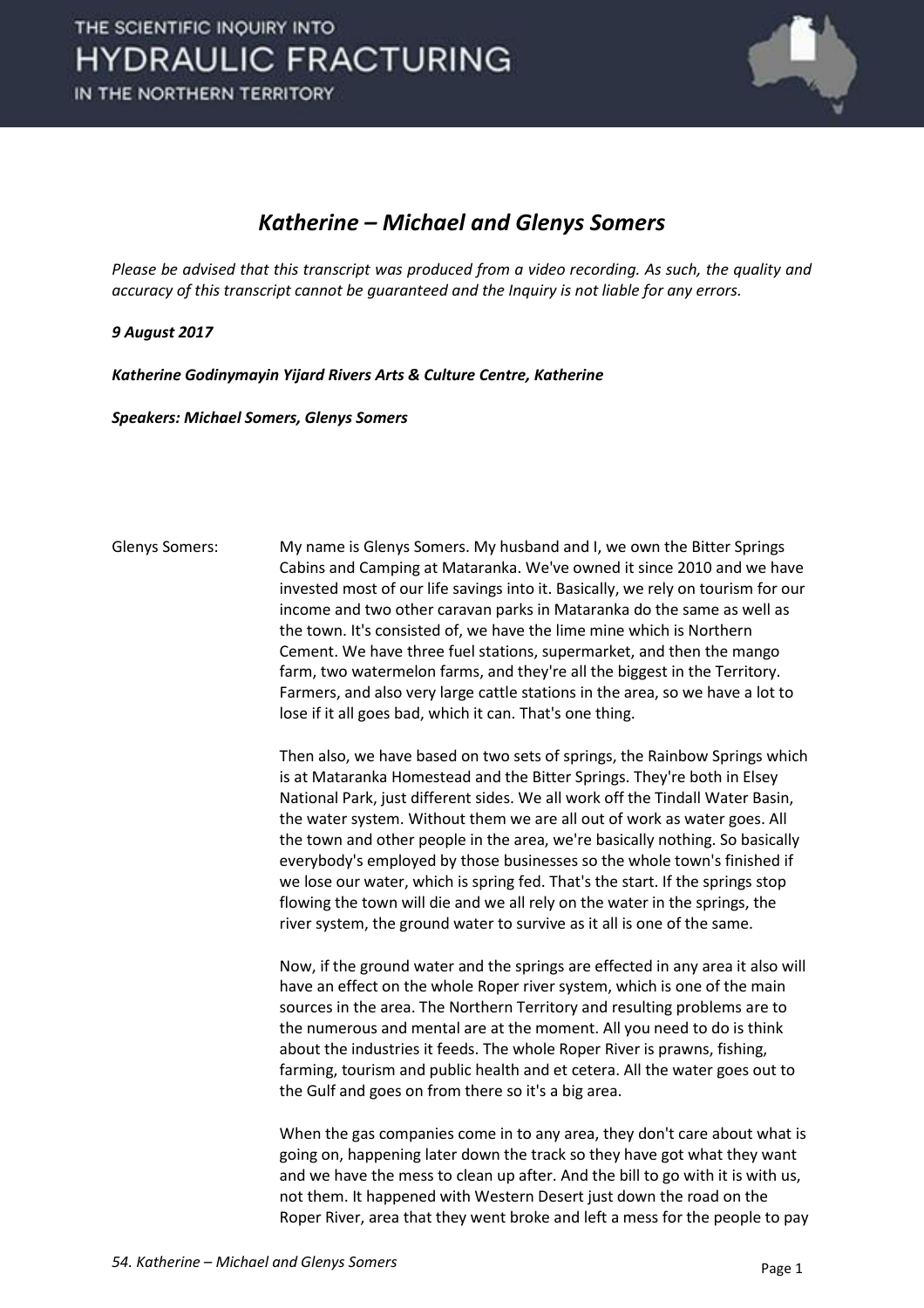

to fix it up. And again, as many other sites throughout the territory has happened to.

|                                | If you put a value on gas or water, water, the drinking water, is worth a lot<br>more than the gas as it is only about 5% or less on the planet. Without clean<br>water all the gas makes no difference. As most of the water on our planet is<br>salt it will cost us a lot of money to replace our fresh drinking water. With all<br>desalination plants around the country costs too much to run all the time.<br>As from the recent drought that Australia had most of the states have<br>turned them off again because they just can't afford to run them.                |
|--------------------------------|--------------------------------------------------------------------------------------------------------------------------------------------------------------------------------------------------------------------------------------------------------------------------------------------------------------------------------------------------------------------------------------------------------------------------------------------------------------------------------------------------------------------------------------------------------------------------------|
|                                | If you drill a hole in anything it will leak over time as nothing last forever. I<br>would like my children and their children to enjoy this area as we have over<br>the years. What gives the government the right to let others come onto your<br>land and do what they like and you can't do a thing about it? The<br>government is supposed to work, to be employed by the people, work for<br>the people. We pay their wages, not the mining industry, the gas industry.                                                                                                  |
|                                | Health risks involved with toxic gas and other chemicals in the air and in the<br>ground. And once again, the gas companies have gone not to be seen again.<br>Again, as they have got their money or gone bust again. Just look at the gas<br>industry history around the world today. One mistake or one accident is just<br>too many. History just keeps repeating itself over and over. When the<br>money is involved, the government and big business, you cannot trust them<br>at all. Have you all forgotten about who pays for it in the end? We all do.<br>That's it. |
| Hon. Justice<br>Rachel Pepper: | Thank you very much Miss Somers. Can you just tell me a little bit more<br>about this legacy mine issue, about the Western Desert?                                                                                                                                                                                                                                                                                                                                                                                                                                             |
| Glenys Somers:                 | <b>Western Desert?</b>                                                                                                                                                                                                                                                                                                                                                                                                                                                                                                                                                         |
| Hon. Justice<br>Rachel Pepper: | Yeah. What happened there?                                                                                                                                                                                                                                                                                                                                                                                                                                                                                                                                                     |
| Glenys Somers:                 | They got quite a large exploratory license to do                                                                                                                                                                                                                                                                                                                                                                                                                                                                                                                               |
| <b>Michael Somers:</b>         | Scalp.                                                                                                                                                                                                                                                                                                                                                                                                                                                                                                                                                                         |
| Glenys Somers:                 | Scalp mining. They were supposed to promise to do the Roper River Road,<br>the Roper Highway.                                                                                                                                                                                                                                                                                                                                                                                                                                                                                  |
| Hon. Justice<br>Rachel Pepper: | Yeah.                                                                                                                                                                                                                                                                                                                                                                                                                                                                                                                                                                          |
| Glenys Somers:                 | Didn't get done.                                                                                                                                                                                                                                                                                                                                                                                                                                                                                                                                                               |
| Hon. Justice<br>Rachel Pepper: | Okay.                                                                                                                                                                                                                                                                                                                                                                                                                                                                                                                                                                          |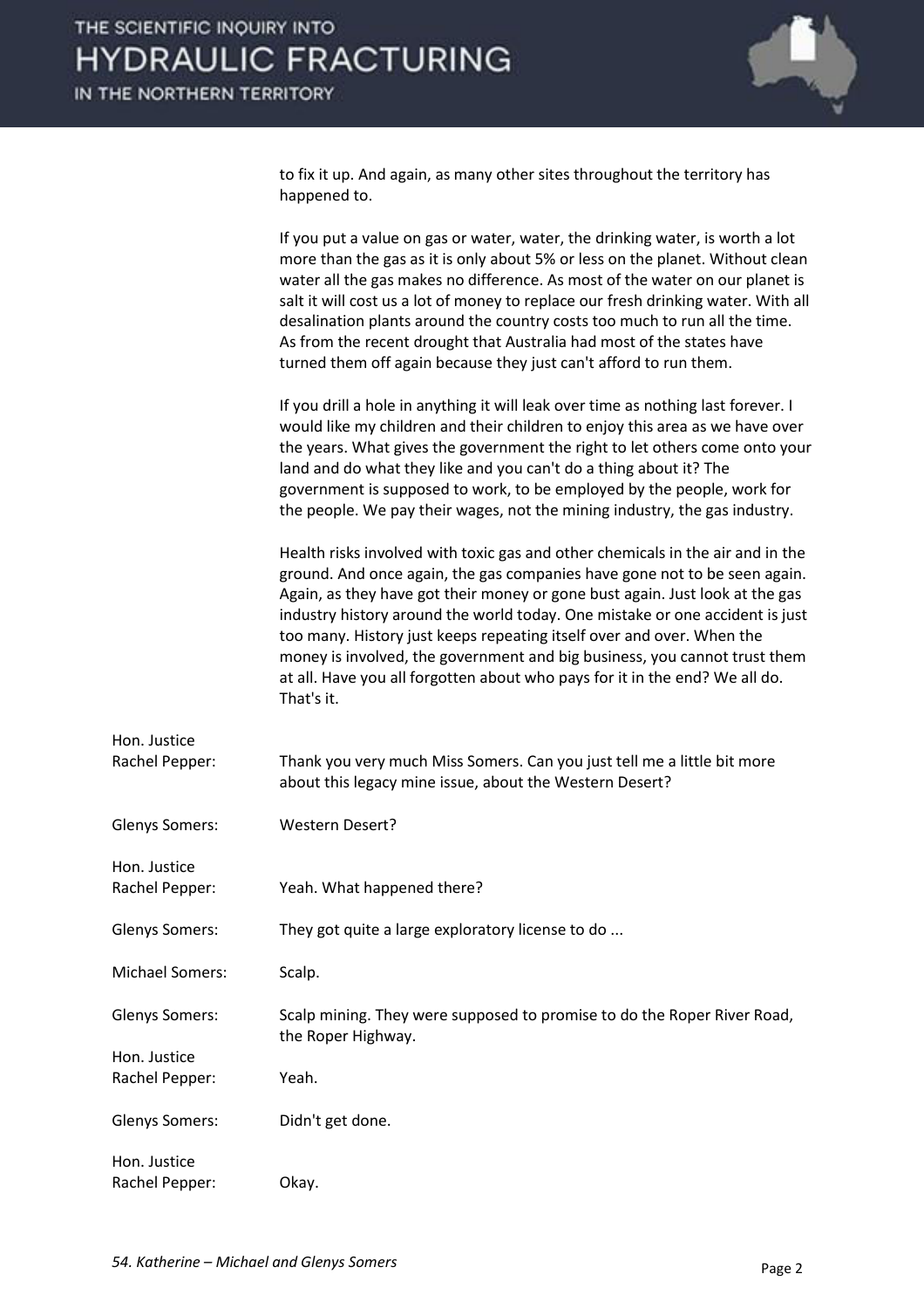

| <b>Glenys Somers:</b>          | And lots of other issues. They were supposed to build water containers to<br>stop the water going into the river. They went broke and it's just left an<br>awful mess and it's all just fallen apart because we had a reasonable wet<br>season. And so all the water went straight into the river. You can't go fishing<br>anymore, it's all poisoned. The same thing's happened at Macarthur but<br>you're not allowed to know about it because they're not allowed to report<br>on them. You just can't get any information anymore and it's just wrong.<br>Because we're governed by the ABC we haven't got any other choice of<br>media. The ABC won't come report on it because they're government and<br>they haven't paid taxes or anything for years and the poor aboriginals are<br>stuck. They can't eat the fish and that's what they rely on, their native food. |
|--------------------------------|------------------------------------------------------------------------------------------------------------------------------------------------------------------------------------------------------------------------------------------------------------------------------------------------------------------------------------------------------------------------------------------------------------------------------------------------------------------------------------------------------------------------------------------------------------------------------------------------------------------------------------------------------------------------------------------------------------------------------------------------------------------------------------------------------------------------------------------------------------------------------|
| <b>Michael Somers:</b>         | If I can, Michael Somers.                                                                                                                                                                                                                                                                                                                                                                                                                                                                                                                                                                                                                                                                                                                                                                                                                                                    |
| Hon. Justice<br>Rachel Pepper: | Yes, thank you.                                                                                                                                                                                                                                                                                                                                                                                                                                                                                                                                                                                                                                                                                                                                                                                                                                                              |
| <b>Michael Somers:</b>         | There's more a principle of the mining companies, whether it be the gas or<br>any other mining company that comes into a situation and they do their<br>mining. If they do strike problems a lot of them do go bankrupt and they're<br>supposed to have guaranteed monies for rehabilitation at the end of it all.<br>Now, a lot of times it's bank guarantees of money, but if it's a bank<br>guarantee on a company and the company goes bankrupt there's no money<br>there for rehabilitation anyway. So the bank guarantee doesn't really mean<br>anything at all.                                                                                                                                                                                                                                                                                                       |
|                                | With the Western Desert situation they were given a 4,000 square kilometer<br>lease for scalp mining for iron ore. They did do a portion and then they<br>decided they wanted a bit more for exploration purposes but the whole deal<br>was for resale of the business in the end, not for them to mine it<br>themselves. It was just to make it look good to sell it off. And then things<br>just went bad for them of course so they ended up selling up. But they had<br>half of the mine done and stock piles of iron ore left all over the place and<br>equipment left everywhere and the roads were never repaired or built or<br>any of the infrastructure done that they were supposed to do, which is quite<br>a common thing with a lot of the small mines that are coming to the areas.                                                                           |
|                                | I think that's probably one of the main concerns if something does go wrong<br>with the gas department or the gas industry, that who does clean it up? And<br>how do they clean it up is more the biggest problem. Who pays for it all,<br>especially if they do go broke? Because there's no money in the background,<br>in the coffers, to do the repairs, and the territory definitely can't afford it.                                                                                                                                                                                                                                                                                                                                                                                                                                                                   |
| <b>Glenys Somers:</b>          | Plus also, we don't even get gas. So why should we even spoil our land?                                                                                                                                                                                                                                                                                                                                                                                                                                                                                                                                                                                                                                                                                                                                                                                                      |
| Hon. Justice<br>Rachel Pepper: | What do you mean we don't get gas? What does that mean, the territory or<br>what does that mean?                                                                                                                                                                                                                                                                                                                                                                                                                                                                                                                                                                                                                                                                                                                                                                             |
| <b>Michael Somers:</b>         | Well, we don't get a gas supply.                                                                                                                                                                                                                                                                                                                                                                                                                                                                                                                                                                                                                                                                                                                                                                                                                                             |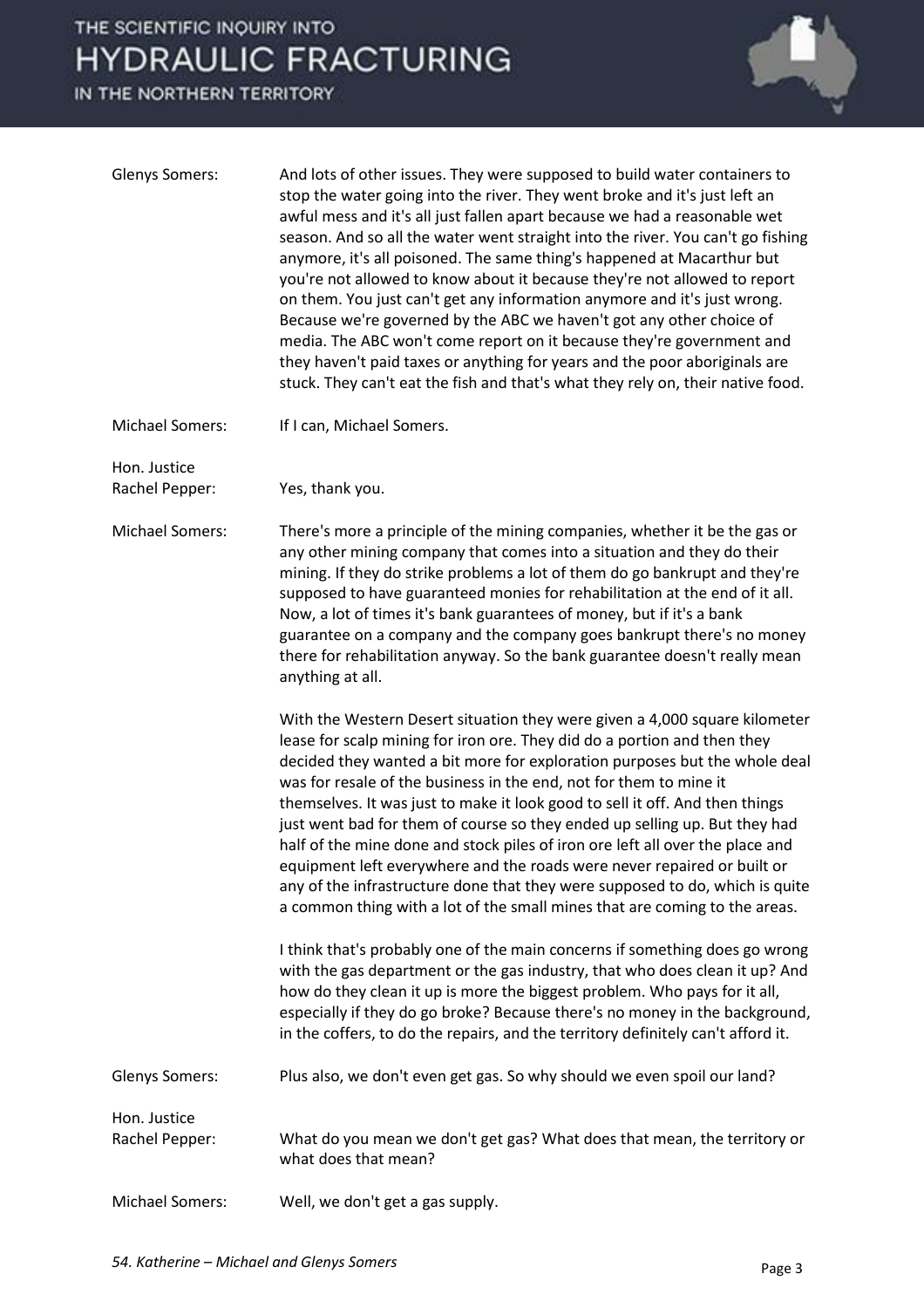IN THE NORTHERN TERRITORY



| <b>Glenys Somers:</b>  | No territories house is supplied with gas.                                                                                                                                                                                                                                                                                                                                                                                                                                                                                                                                                                                                                                                                                                                                                                                                                                                                                                                                                                                                                                                                                                                                                                                                                                                                                                                                                                                                                                     |
|------------------------|--------------------------------------------------------------------------------------------------------------------------------------------------------------------------------------------------------------------------------------------------------------------------------------------------------------------------------------------------------------------------------------------------------------------------------------------------------------------------------------------------------------------------------------------------------------------------------------------------------------------------------------------------------------------------------------------------------------------------------------------------------------------------------------------------------------------------------------------------------------------------------------------------------------------------------------------------------------------------------------------------------------------------------------------------------------------------------------------------------------------------------------------------------------------------------------------------------------------------------------------------------------------------------------------------------------------------------------------------------------------------------------------------------------------------------------------------------------------------------|
| <b>Michael Somers:</b> | Natural gas.                                                                                                                                                                                                                                                                                                                                                                                                                                                                                                                                                                                                                                                                                                                                                                                                                                                                                                                                                                                                                                                                                                                                                                                                                                                                                                                                                                                                                                                                   |
| <b>Glenys Somers:</b>  | Yeah.                                                                                                                                                                                                                                                                                                                                                                                                                                                                                                                                                                                                                                                                                                                                                                                                                                                                                                                                                                                                                                                                                                                                                                                                                                                                                                                                                                                                                                                                          |
| <b>Michael Somers:</b> | And the other concern is the financial factor of what it does cost to get the<br>gas out of the ground and what they're getting for it and what the<br>government is going to make out of it themselves, as in for royalties or for<br>commissions or whatever they might be getting paid by the gas department<br>or the gas companies in comparison to the tourist industry or the<br>agricultural industry or [crosstalk] in a combination?                                                                                                                                                                                                                                                                                                                                                                                                                                                                                                                                                                                                                                                                                                                                                                                                                                                                                                                                                                                                                                 |
| <b>Glenys Somers:</b>  | Tourist industry, the last figures I got from the Minister for Tourism, was<br>2.40                                                                                                                                                                                                                                                                                                                                                                                                                                                                                                                                                                                                                                                                                                                                                                                                                                                                                                                                                                                                                                                                                                                                                                                                                                                                                                                                                                                            |
| <b>Michael Somers:</b> | 2.4 billion.                                                                                                                                                                                                                                                                                                                                                                                                                                                                                                                                                                                                                                                                                                                                                                                                                                                                                                                                                                                                                                                                                                                                                                                                                                                                                                                                                                                                                                                                   |
| <b>Glenys Somers:</b>  | Billion dollars. That's just tourism alone, and it's growing every year. Now, if<br>they start mucking up with our water systems like springs and all that<br>because Katherine's got them. We've got them all through the whole<br>territory. We only have to start losing one or two of those and it's a big<br>factor in tourism because the two things they come to see is the wilderness,<br>the animals, because we are unique. We don't have a lot of other things like<br>other states do. Ayers Rock you're not allowed to climb anymore just<br>through different situations, but you have the Devils Marbles as you're<br>coming up the Stuart Highway.                                                                                                                                                                                                                                                                                                                                                                                                                                                                                                                                                                                                                                                                                                                                                                                                             |
|                        | There's lots of things to see but most of the tourists are coming to see Ayers<br>Rock, Alice Springs, Devils Marbles. They'll stop at Tennant and then they'll<br>come up and see, back of Elliot, all the birdies go there because there's lakes<br>out there that are water holes all year round. They go to what they call<br>Longreach water hole and that's a big tourist attraction. All the way along<br>there is sections on the tourist run for birds. We have birds that most other<br>countries don't have and they're quite unique. At the moment they're just<br>on the changeover, the birds, because the season's changing so new birds<br>are arriving every day and other birds are going.<br>With the tourists, we'll have in our park we've got 120 sites. Now we'll have<br>anything from two to three hundred people there a night during tourist<br>season, basically work from Mother's Day, Father's Day. That's our peak. In<br>that time we will have at least 10 countries in there. It's quite amazing and<br>that's what they come for. We've had people that come back to us every<br>year for the last six, seven years because of the fact they only get the certain<br>amount of holidays. They're not going to stay at home because the dollar's<br>really good at the moment for them to come because it's slow. Now they<br>pick a chunk and they keep coming back.<br>Now this last year these people went to Broome but they remembered |

Mataranka because they'd been there so many times, and they went to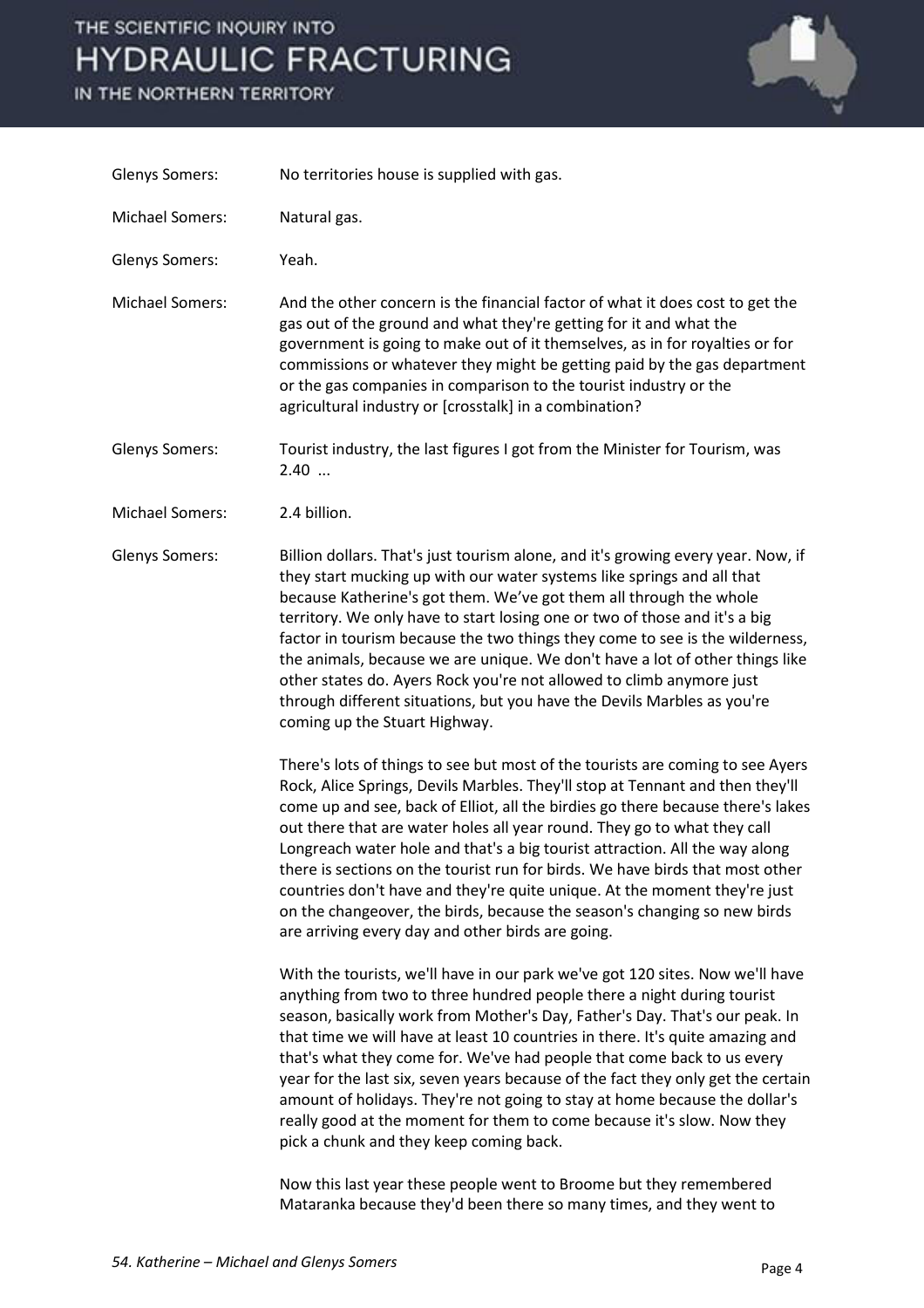Broome and they said, "Oh, it was so expensive there.", and then they came back and stayed a week of their two week holiday at our place because of the birds and the springs and everything. Now if the springs stop, that's just all over. And then what's going to happen to us? We've invested al lot of our money, and a lot of other people around the territory, in tourism. Tourism's been kicking off more and more every year. But tourism itself can't sustain the territory. No industry can. The gas industry I don't think is going to sustain us for five minutes because of the fact it might employ a few people at the start but then it doesn't employ them after. And most people, through the other mining that's happened in the area, they've all lost a lot of money. Mataranka lost a few businesses... accommodation, because they never paid because they have a 120 day billing time and you can't hold that.

| Hon. Justice<br>Rachel Pepper:      | No.                                                                                                                                                                                                                                                                                                                                                                                                                                                                                                                                                                                                                                                                                                                                                                                                                                                                                                         |  |
|-------------------------------------|-------------------------------------------------------------------------------------------------------------------------------------------------------------------------------------------------------------------------------------------------------------------------------------------------------------------------------------------------------------------------------------------------------------------------------------------------------------------------------------------------------------------------------------------------------------------------------------------------------------------------------------------------------------------------------------------------------------------------------------------------------------------------------------------------------------------------------------------------------------------------------------------------------------|--|
| <b>Glenys Somers:</b>               | And they think it's great. I think Tennant Creek's starting to feel that now.                                                                                                                                                                                                                                                                                                                                                                                                                                                                                                                                                                                                                                                                                                                                                                                                                               |  |
| <b>Michael Somers:</b>              | Another concern on the springs aspect is the seismic activity with fracking.<br>Now obviously the whole Tindall Basin and the springs, they're all on a<br>limestone plateau and with fracking, my understanding of the way fracking<br>works, is they rupture the ground which causes seismic activity within the<br>ground. And knowing other areas where they've had that sort of a situation,<br>you do get your old style caves and tunnels where the water flows have a<br>tendency to collapse and then end up coming up somewhere else, if they do<br>come up at all. So if fracking is somewhere within the areas of those water<br>sources I feel that it will be detrimental to it. If the springs shut up, well a<br>major part of the problem is the fact that the Roper River for the whole of<br>the wet season is spring fed. So if something happens with the springs in the<br>dry season |  |
| Hon. Justice<br>Rachel Pepper:      | In the dry season.                                                                                                                                                                                                                                                                                                                                                                                                                                                                                                                                                                                                                                                                                                                                                                                                                                                                                          |  |
| <b>Michael Somers:</b>              | Sorry. It is spring fed so if something does happen to the springs that feed it<br>and they draw a lot of the water from that aquifer, well then the Roper River<br>will become a dry river bed like the Finke River is in the dry season. That<br>destroys a very, very big industry within the Gulf for the fishing and the<br>tourism and a lot of other industries that rely on the Roper River flowing all<br>year round.                                                                                                                                                                                                                                                                                                                                                                                                                                                                              |  |
| Hon. Justice<br>Rachel Pepper:      | Thank you. Yes. Yes, Professor Priestly.                                                                                                                                                                                                                                                                                                                                                                                                                                                                                                                                                                                                                                                                                                                                                                                                                                                                    |  |
| Professor<br><b>Brian Priestly:</b> | I understand your concerns about water security. You expressed those quite<br>elegantly. I wonder if you would find it acceptable if it could be shown that<br>the level of contamination of an aquifer does not exceed applicable water<br>quality standards, health-based water quality standards for the chemicals<br>released?                                                                                                                                                                                                                                                                                                                                                                                                                                                                                                                                                                          |  |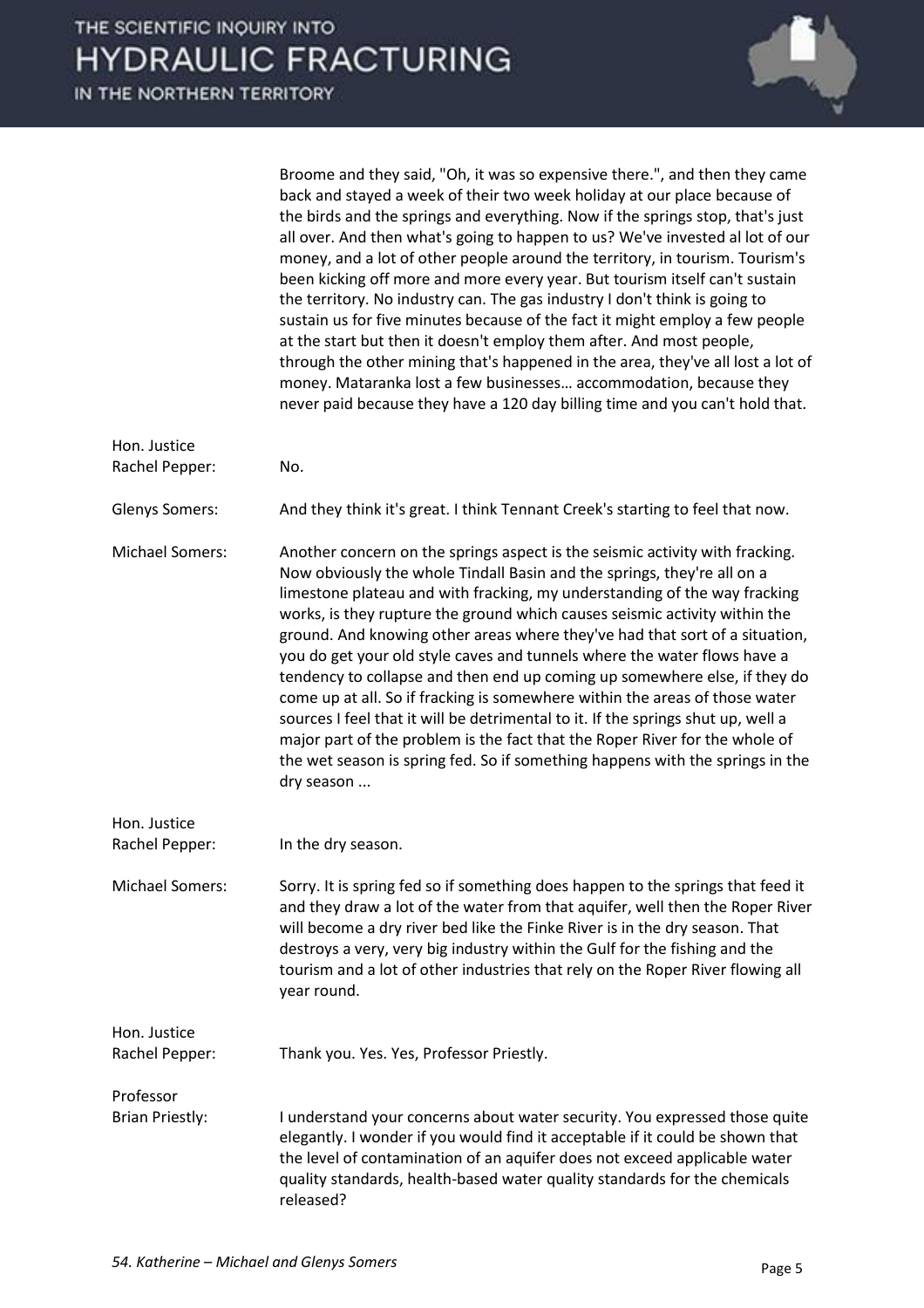

| <b>Glenys Somers:</b>               | They say that the chemicals are the same as what you have under your<br>kitchen sink. Now were you to put all those in a bottle of water and shook it<br>all up and you drank it, would you be satisfied?                                                                                                                                                                                                                                                                                                                                                                                                                                                                                                                                                                                                                                                                                                                                                                                                                                                                                                      |
|-------------------------------------|----------------------------------------------------------------------------------------------------------------------------------------------------------------------------------------------------------------------------------------------------------------------------------------------------------------------------------------------------------------------------------------------------------------------------------------------------------------------------------------------------------------------------------------------------------------------------------------------------------------------------------------------------------------------------------------------------------------------------------------------------------------------------------------------------------------------------------------------------------------------------------------------------------------------------------------------------------------------------------------------------------------------------------------------------------------------------------------------------------------|
| Professor                           |                                                                                                                                                                                                                                                                                                                                                                                                                                                                                                                                                                                                                                                                                                                                                                                                                                                                                                                                                                                                                                                                                                                |
| <b>Brian Priestly:</b>              | If it met water quality standard, that's the point that I'm trying to make.                                                                                                                                                                                                                                                                                                                                                                                                                                                                                                                                                                                                                                                                                                                                                                                                                                                                                                                                                                                                                                    |
| <b>Glenys Somers:</b>               | Yeah, but see I can't even go to the other cities and drink their water. I get<br>very ill.                                                                                                                                                                                                                                                                                                                                                                                                                                                                                                                                                                                                                                                                                                                                                                                                                                                                                                                                                                                                                    |
| <b>Michael Somers:</b>              | Tap water.                                                                                                                                                                                                                                                                                                                                                                                                                                                                                                                                                                                                                                                                                                                                                                                                                                                                                                                                                                                                                                                                                                     |
| <b>Glenys Somers:</b>               | Tap water.                                                                                                                                                                                                                                                                                                                                                                                                                                                                                                                                                                                                                                                                                                                                                                                                                                                                                                                                                                                                                                                                                                     |
| <b>Michael Somers:</b>              | I'm a plumber by trade.                                                                                                                                                                                                                                                                                                                                                                                                                                                                                                                                                                                                                                                                                                                                                                                                                                                                                                                                                                                                                                                                                        |
| <b>Glenys Somers:</b>               | Yeah, he does a double filter by a double filter for me.                                                                                                                                                                                                                                                                                                                                                                                                                                                                                                                                                                                                                                                                                                                                                                                                                                                                                                                                                                                                                                                       |
| <b>Michael Somers:</b>              | I've been in the water industry for a long, long time as far as water quality<br>goes and other bits and pieces. If I could be proved 100% that the water<br>quality was going to be as good going back into the system than what the<br>water is already in the ground, yeah I'd be quite satisfied. But it's the other<br>chemicals and stuff that they've put in to do the drilling and everything else<br>to start with, and going by what I've been told by other sources and people<br>that are in the industry or retired from the industry from a long time ago,<br>they didn't seem to care too much about what they were doing or what was<br>going on back in the day. And these are people that were related with all of<br>the offshore drilling on the top of WA on the Northern Territory. And there's<br>a few bodies I know that were involved in all of that and just their general<br>practise of what they used to do out in the field is very concerning about<br>how that come about and what they do.<br>A lot of them are doing the fracturing side of things, and if they're standing |
|                                     | on the surface and they're so far down underground and they can feel the<br>quakes on the surface, it tells me there's a lot of ground movement going on<br>there. It has to be detrimental somewhere along the line and all the way up.                                                                                                                                                                                                                                                                                                                                                                                                                                                                                                                                                                                                                                                                                                                                                                                                                                                                       |
| <b>Glenys Somers:</b>               | Also the gas industry. Now if we can sustain ourselves without that, why do<br>we need it? What's the point in wrecking it for today? Why can't we save<br>things for a hundred years down the track when everybody else has run<br>out? We're just selling everything off to foreign companies that don't pay<br>tax anymore. No one pays tax anymore.                                                                                                                                                                                                                                                                                                                                                                                                                                                                                                                                                                                                                                                                                                                                                        |
| Hon. Justice<br>Rachel Pepper:      | I pay a little tax.                                                                                                                                                                                                                                                                                                                                                                                                                                                                                                                                                                                                                                                                                                                                                                                                                                                                                                                                                                                                                                                                                            |
| Professor<br><b>Brian Priestly:</b> | As I do.                                                                                                                                                                                                                                                                                                                                                                                                                                                                                                                                                                                                                                                                                                                                                                                                                                                                                                                                                                                                                                                                                                       |
| <b>Michael Somers:</b>              | I know we do. Small business do.                                                                                                                                                                                                                                                                                                                                                                                                                                                                                                                                                                                                                                                                                                                                                                                                                                                                                                                                                                                                                                                                               |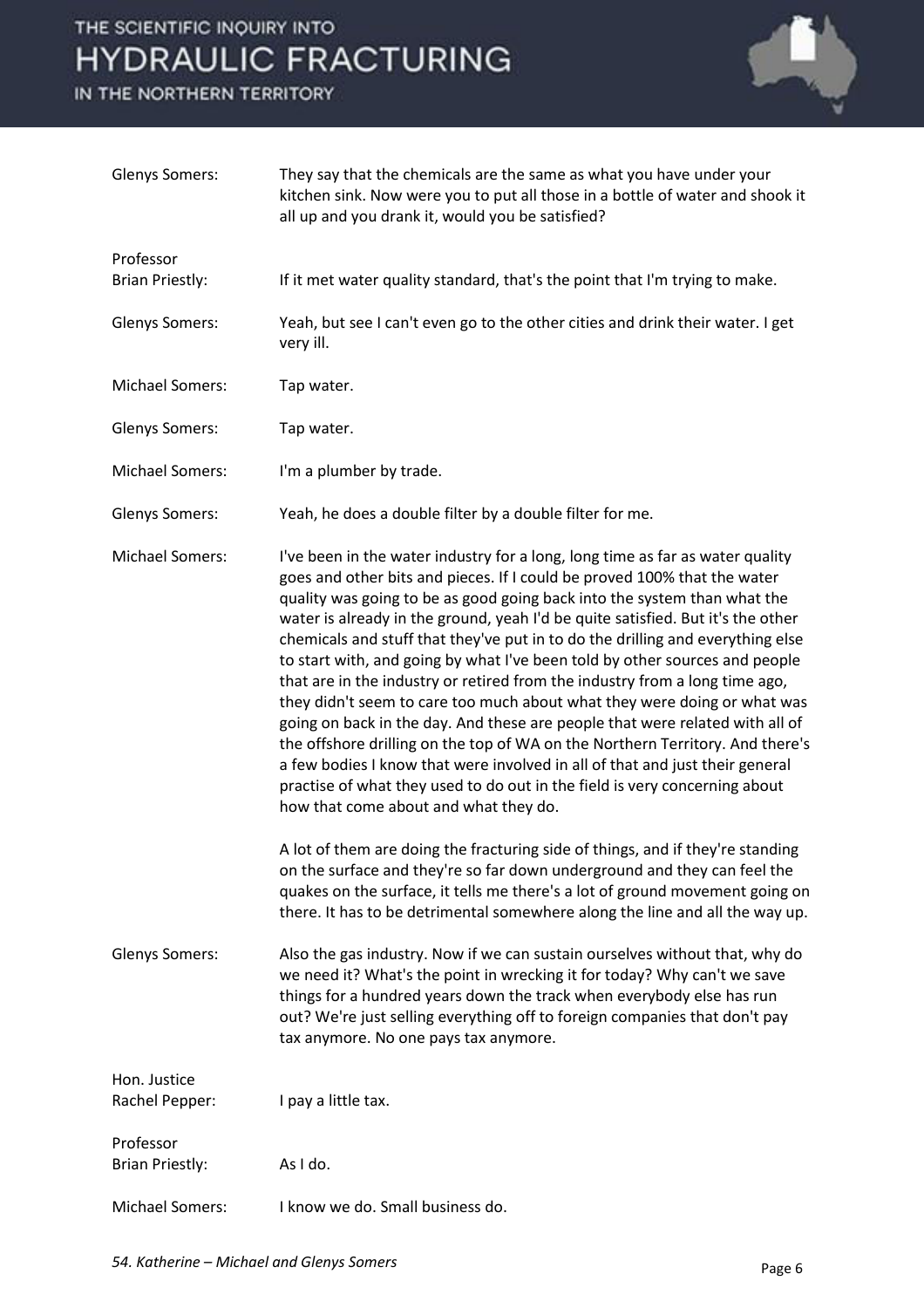

| <b>Glenys Somers:</b>          | Yeah, but big business are just walking away with it because they've set<br>themselves up overseas. And it's just happening all the time. You know BHPs<br>just done it, and that's a big company. The little guy, which is us, we have to<br>foot the bill to fix it all when it's all wrong. And it does go wrong. You only<br>have to look around the world, everywhere you read now there's<br>something. We get them from the people from overseas. They've signed our<br>cards and they've put on our petitions. I think we got the most petitions in<br>the whole region at our park. I think we were getting 20 sheets a day,<br>people writing in there and saying what country they were from and why<br>they didn't like it and what was happening in their country, which was all<br>presented to the government. But I don't think they're listening. |
|--------------------------------|--------------------------------------------------------------------------------------------------------------------------------------------------------------------------------------------------------------------------------------------------------------------------------------------------------------------------------------------------------------------------------------------------------------------------------------------------------------------------------------------------------------------------------------------------------------------------------------------------------------------------------------------------------------------------------------------------------------------------------------------------------------------------------------------------------------------------------------------------------------------|
| Hon. Justice<br>Rachel Pepper: | There is a moratorium in place.                                                                                                                                                                                                                                                                                                                                                                                                                                                                                                                                                                                                                                                                                                                                                                                                                                    |
| <b>Michael Somers:</b>         | Yeah.                                                                                                                                                                                                                                                                                                                                                                                                                                                                                                                                                                                                                                                                                                                                                                                                                                                              |
| <b>Glenys Somers:</b>          | Yeah, I know.                                                                                                                                                                                                                                                                                                                                                                                                                                                                                                                                                                                                                                                                                                                                                                                                                                                      |
| Hon. Justice<br>Rachel Pepper: | So I think they did listen to them at least a little bit.                                                                                                                                                                                                                                                                                                                                                                                                                                                                                                                                                                                                                                                                                                                                                                                                          |
| <b>Glenys Somers:</b>          | Yeah, I know.                                                                                                                                                                                                                                                                                                                                                                                                                                                                                                                                                                                                                                                                                                                                                                                                                                                      |
| Hon. Justice<br>Rachel Pepper: | Yes, Professor Hart.                                                                                                                                                                                                                                                                                                                                                                                                                                                                                                                                                                                                                                                                                                                                                                                                                                               |
| Professor<br>Barry Hart AM:    | Could I just follow up the ground water question?                                                                                                                                                                                                                                                                                                                                                                                                                                                                                                                                                                                                                                                                                                                                                                                                                  |
| <b>Glenys Somers:</b>          | Yeah.                                                                                                                                                                                                                                                                                                                                                                                                                                                                                                                                                                                                                                                                                                                                                                                                                                                              |
| Professor<br>Barry Hart AM:    | Not from a quality point of view but from a quantity point of view.                                                                                                                                                                                                                                                                                                                                                                                                                                                                                                                                                                                                                                                                                                                                                                                                |
| <b>Glenys Somers:</b>          | Yeah.                                                                                                                                                                                                                                                                                                                                                                                                                                                                                                                                                                                                                                                                                                                                                                                                                                                              |
| Professor<br>Barry Hart AM:    | Your concern is one obviously we are concerned. Yes certainly, but I'm just<br>talking here about the quantity coming through.                                                                                                                                                                                                                                                                                                                                                                                                                                                                                                                                                                                                                                                                                                                                     |
| <b>Glenys Somers:</b>          | Yeah.                                                                                                                                                                                                                                                                                                                                                                                                                                                                                                                                                                                                                                                                                                                                                                                                                                                              |
| Professor<br>Barry Hart AM:    | It's certainly one of the high areas, high risk areas for us.                                                                                                                                                                                                                                                                                                                                                                                                                                                                                                                                                                                                                                                                                                                                                                                                      |
| <b>Glenys Somers:</b>          | Yeah.                                                                                                                                                                                                                                                                                                                                                                                                                                                                                                                                                                                                                                                                                                                                                                                                                                                              |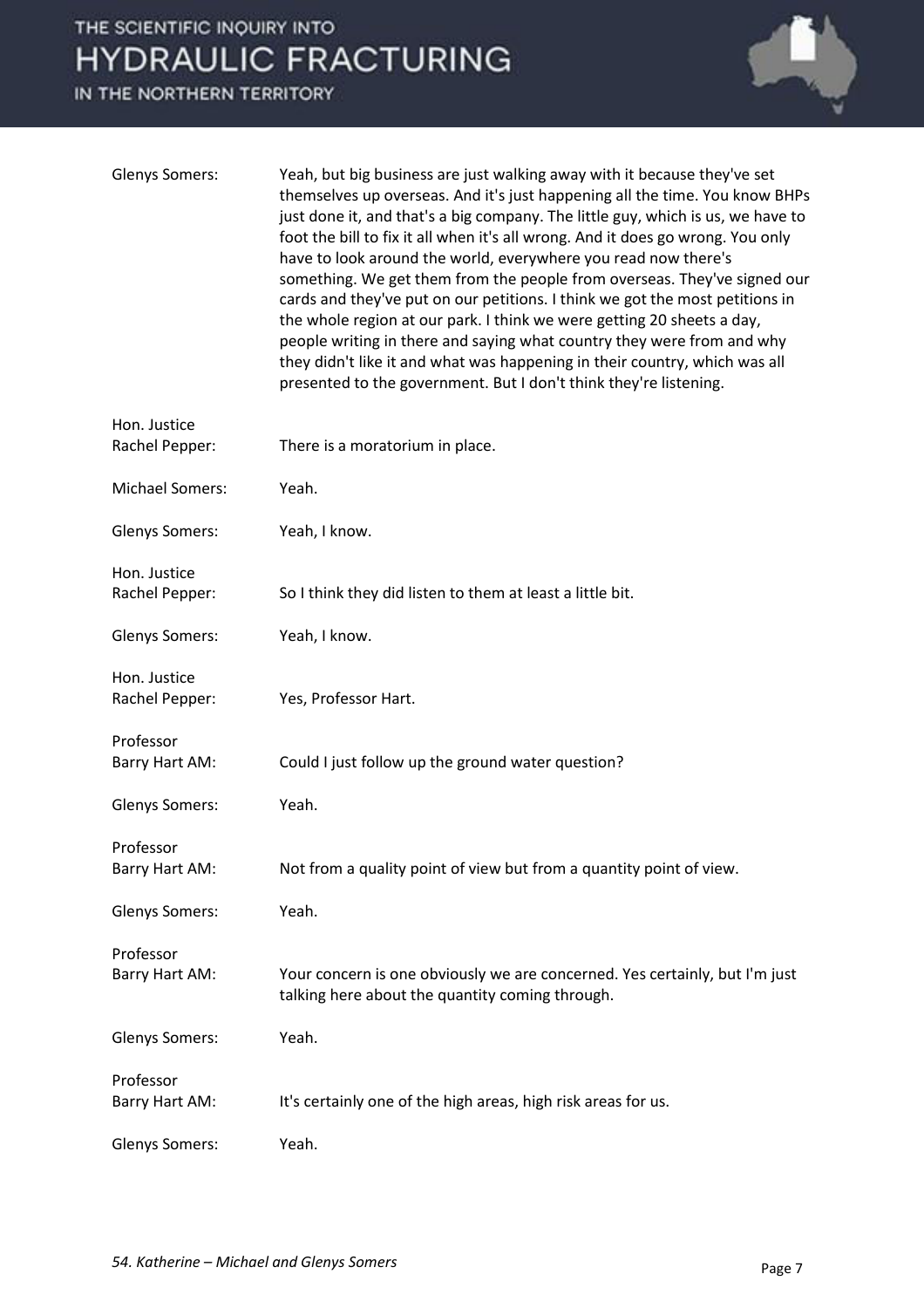

| Professor<br>Barry Hart AM:    | We need to work that through. And the whole business, you've focused on<br>the hot springs and the Roper itself.                                                                                                                                                                                                                                                                                                                                                                                                                                                                                                                                                                                          |
|--------------------------------|-----------------------------------------------------------------------------------------------------------------------------------------------------------------------------------------------------------------------------------------------------------------------------------------------------------------------------------------------------------------------------------------------------------------------------------------------------------------------------------------------------------------------------------------------------------------------------------------------------------------------------------------------------------------------------------------------------------|
| <b>Glenys Somers:</b>          | Yeah.                                                                                                                                                                                                                                                                                                                                                                                                                                                                                                                                                                                                                                                                                                     |
| Professor<br>Barry Hart AM:    | They to us, they represent what I call ground water dependent ecosystems.                                                                                                                                                                                                                                                                                                                                                                                                                                                                                                                                                                                                                                 |
| <b>Glenys Somers:</b>          | Yeah.                                                                                                                                                                                                                                                                                                                                                                                                                                                                                                                                                                                                                                                                                                     |
| Professor<br>Barry Hart AM:    | They're dependent on the springs, the ground water. So could I put it to you,<br>what would it take to ease your concerns that that's a key issue?                                                                                                                                                                                                                                                                                                                                                                                                                                                                                                                                                        |
| <b>Glenys Somers:</b>          | Well when I                                                                                                                                                                                                                                                                                                                                                                                                                                                                                                                                                                                                                                                                                               |
| <b>Michael Somers:</b>         | To ease our concerns on how much water might be drawn off us?                                                                                                                                                                                                                                                                                                                                                                                                                                                                                                                                                                                                                                             |
| Professor<br>Barry Hart AM:    | Yeah. Yeah, that it's                                                                                                                                                                                                                                                                                                                                                                                                                                                                                                                                                                                                                                                                                     |
| <b>Michael Somers:</b>         | Well, proper regulation in government control on how much water is<br>allocated to be drawn off. From our understanding with mining industry,<br>they don't have any quotas that they have to stand by, whereas all the other<br>industries within the region have metered systems on their bores so they<br>have a quota that they can draw on. Possibly if mining had to metre the<br>amount of water they used as well and they couldn't just take it out freehold<br>without any worries, it would be a bit of a different system. But you're also<br>governed by wet season, rainfall that you can get. Obviously a wet season<br>you get the rainfall today, it doesn't come into effect next year. |
| Professor<br>Barry Hart AM:    | Absolutely not.                                                                                                                                                                                                                                                                                                                                                                                                                                                                                                                                                                                                                                                                                           |
| <b>Michael Somers:</b>         | It comes into effect in years to come. It takes a while to get down there. But<br>I think there needs to be some sort of a total water usage within the aquifer<br>that's sustainable by everybody concerned, not just the industry itself.                                                                                                                                                                                                                                                                                                                                                                                                                                                               |
| Professor<br>Barry Hart AM:    | Thank you, that's good.                                                                                                                                                                                                                                                                                                                                                                                                                                                                                                                                                                                                                                                                                   |
| Hon. Justice<br>Rachel Pepper: | No, I think that's an excellent point that, I think you're quite right and<br>everybody sitting at this table would agree that there does have to be<br>proper water usage regulated at that regional level.                                                                                                                                                                                                                                                                                                                                                                                                                                                                                              |
| <b>Michael Somers:</b>         | Yeah, it's everybody's concern not just one body.                                                                                                                                                                                                                                                                                                                                                                                                                                                                                                                                                                                                                                                         |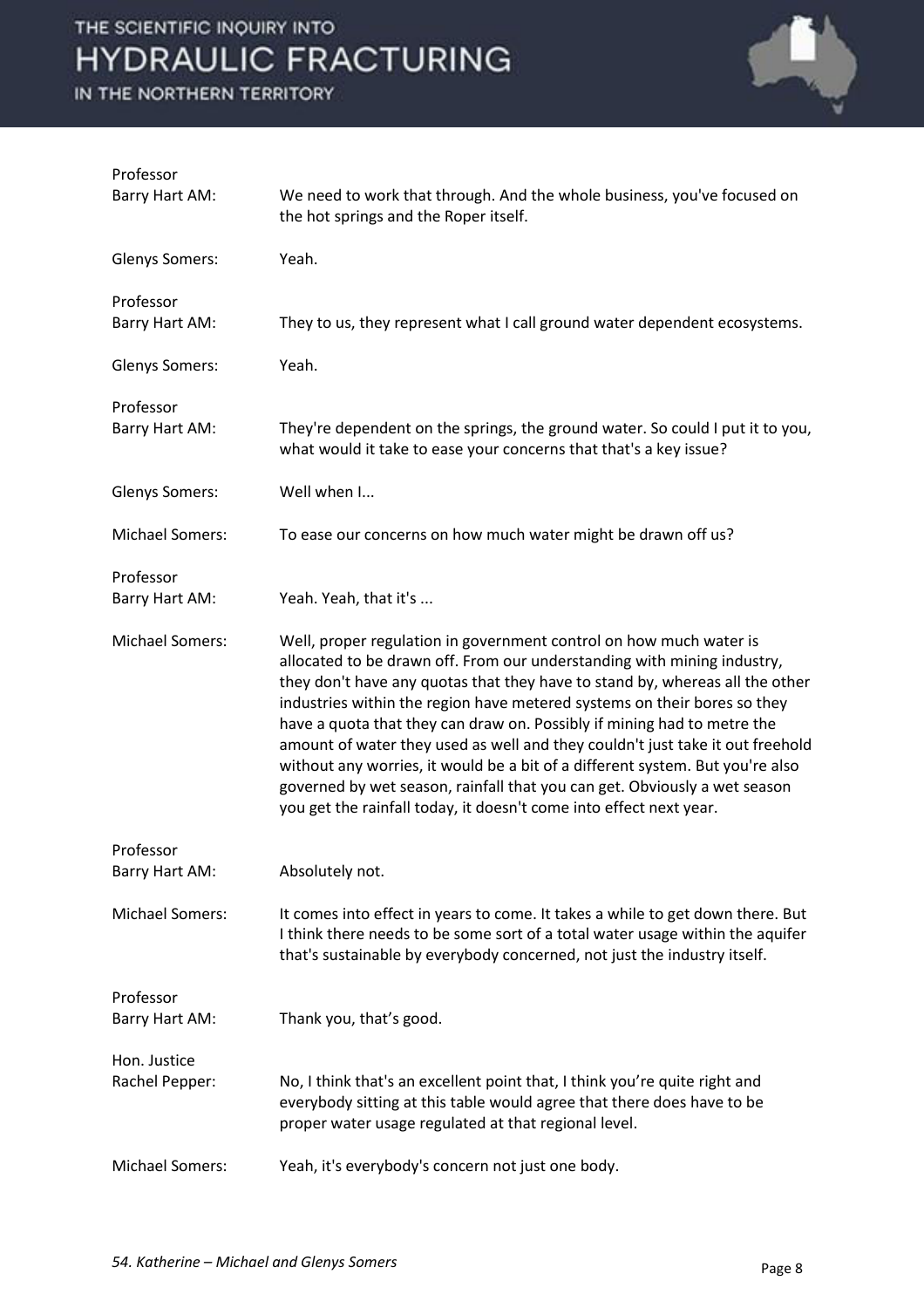

| <b>Glenys Somers:</b>          | They all interact through the whole territory even down past Elliot and that.<br>They're all connected to us because that all feeds the Roper too. Because<br>when that floods that all floods in further down, comes sort of down and<br>around and back in. And they're all interconnected. I don't how you could<br>say it might be a creek today but then it's a raging river tomorrow when it<br>rains.                                                                                                                                                                                                                                                                                                                                                                                                                                                                                    |
|--------------------------------|-------------------------------------------------------------------------------------------------------------------------------------------------------------------------------------------------------------------------------------------------------------------------------------------------------------------------------------------------------------------------------------------------------------------------------------------------------------------------------------------------------------------------------------------------------------------------------------------------------------------------------------------------------------------------------------------------------------------------------------------------------------------------------------------------------------------------------------------------------------------------------------------------|
| <b>Michael Somers:</b>         | Another thing was pointed out to us a few weeks ago was we've been told<br>that certain areas that are supposed to be like sanctuary zones where<br>they're not supposed to be any drilling or testing or whatever, which would<br>be water courses, water supplies and tourism type areas. Now, what sort of<br>distance would they be looking at to stay away from those particular areas,<br>especially when you consider how far they can drill horizontally<br>underground? One figure that was mentioned to us as far as say like for the<br>springs itself would be 200 kilometres away. That's a big area to be staying<br>away from, but whether that's factual or not I don't know. I suppose it come<br>out from some report that someone was on the radio about. They were<br>saying that they should be staying within no closer than 200 kilometres to<br>any of those resources. |
| Hon. Justice                   |                                                                                                                                                                                                                                                                                                                                                                                                                                                                                                                                                                                                                                                                                                                                                                                                                                                                                                 |
| Rachel Pepper:                 | Do you recall where you heard that?                                                                                                                                                                                                                                                                                                                                                                                                                                                                                                                                                                                                                                                                                                                                                                                                                                                             |
| <b>Michael Somers:</b>         | No, it was just on the radio one day when it was on while I was working<br>away.                                                                                                                                                                                                                                                                                                                                                                                                                                                                                                                                                                                                                                                                                                                                                                                                                |
| Hon. Justice                   |                                                                                                                                                                                                                                                                                                                                                                                                                                                                                                                                                                                                                                                                                                                                                                                                                                                                                                 |
| Rachel Pepper:                 | Fair enough. Any further questions? Again, thank you very much Mr. and<br>Mrs. Somers for coming here today, presenting to us and giving us<br>important firsthand accounts and firsthand information of what you do and<br>your activities and how this industry might impact upon you directly.                                                                                                                                                                                                                                                                                                                                                                                                                                                                                                                                                                                               |
| <b>Glenys Somers:</b>          | Yeah.                                                                                                                                                                                                                                                                                                                                                                                                                                                                                                                                                                                                                                                                                                                                                                                                                                                                                           |
| Hon. Justice<br>Rachel Pepper: | It's very important. Thank you.                                                                                                                                                                                                                                                                                                                                                                                                                                                                                                                                                                                                                                                                                                                                                                                                                                                                 |
| <b>Glenys Somers:</b>          | There's one other thing.                                                                                                                                                                                                                                                                                                                                                                                                                                                                                                                                                                                                                                                                                                                                                                                                                                                                        |
| Hon. Justice<br>Rachel Pepper: | Yeah.                                                                                                                                                                                                                                                                                                                                                                                                                                                                                                                                                                                                                                                                                                                                                                                                                                                                                           |
| <b>Glenys Somers:</b>          | No one's going to pay compensation for anybody when it all goes wrong so<br>basically that's one issue that's really scary. Because you look at the cattle<br>stations, they've invested a lot of money. We've invested a lot of money.<br>There are businesses through the whole region, through the whole territory.<br>That's why you live up here. You don't do it for the money, you do it for<br>the part of the lifestyle because we don't like the rat race. No one else<br>does, that's why you live up here. But you pay a price for it. You don't get<br>fresh food. You don't get a lot of things that city people get. And that's the                                                                                                                                                                                                                                              |